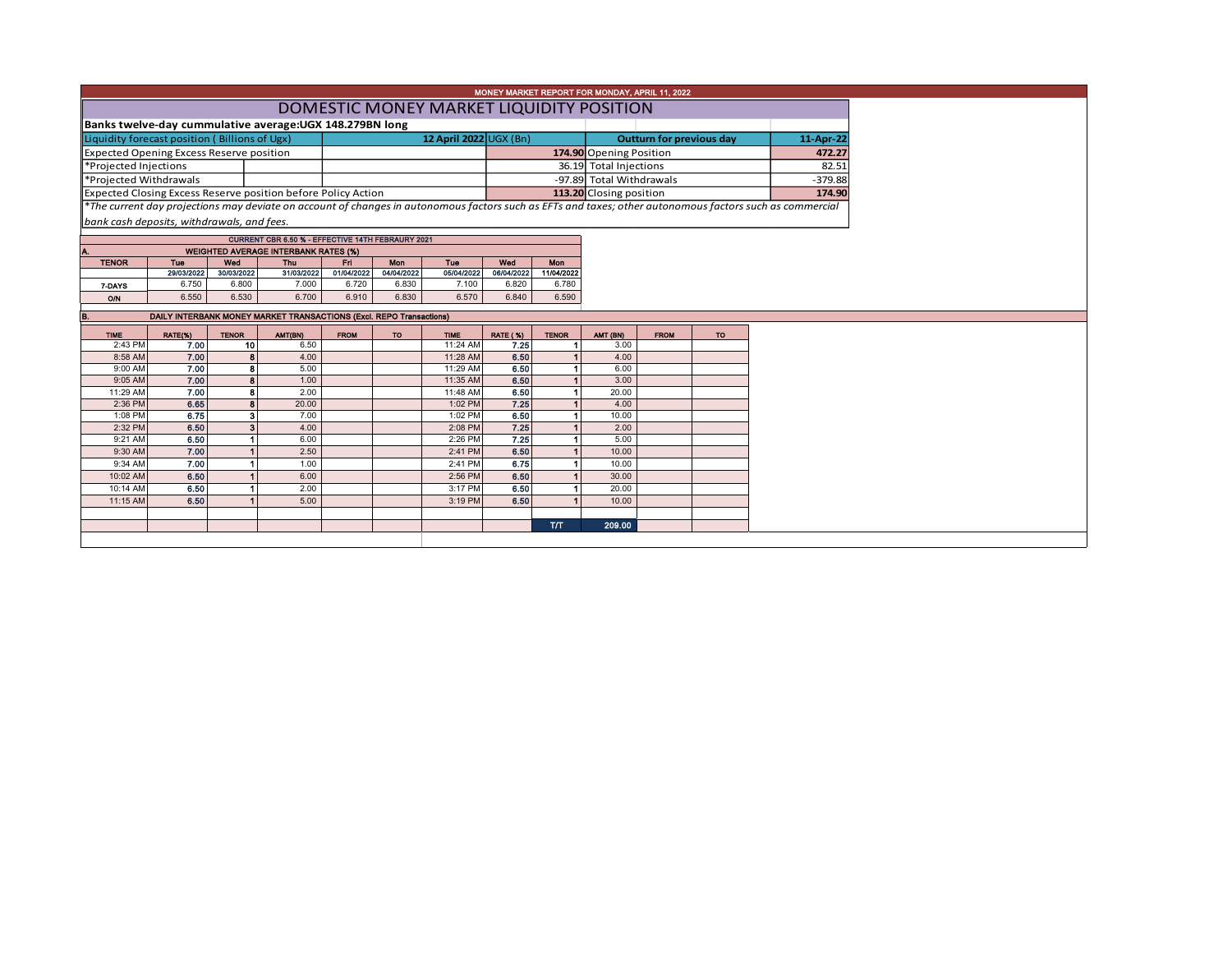| IC.                    |                                        |                                                                                       | <b>CBR AND THE 7- DAY WAR INTERBANK RATES</b>                                                                                                                             |                 |                     |                                          |                  |                                        |                                                                   |                |              |            |            |            |            |
|------------------------|----------------------------------------|---------------------------------------------------------------------------------------|---------------------------------------------------------------------------------------------------------------------------------------------------------------------------|-----------------|---------------------|------------------------------------------|------------------|----------------------------------------|-------------------------------------------------------------------|----------------|--------------|------------|------------|------------|------------|
| 9.500                  |                                        |                                                                                       |                                                                                                                                                                           |                 |                     |                                          |                  |                                        |                                                                   |                |              |            |            |            |            |
| 9.000<br>8.500         |                                        |                                                                                       |                                                                                                                                                                           |                 |                     |                                          |                  |                                        |                                                                   |                |              |            |            |            |            |
| 8.000                  |                                        |                                                                                       |                                                                                                                                                                           |                 |                     |                                          |                  |                                        |                                                                   |                |              |            |            |            |            |
| 7.500                  |                                        |                                                                                       |                                                                                                                                                                           |                 |                     |                                          |                  |                                        |                                                                   |                |              |            |            |            |            |
| 7.000                  |                                        |                                                                                       |                                                                                                                                                                           |                 |                     |                                          |                  |                                        |                                                                   |                |              |            |            |            |            |
| 6.500                  |                                        |                                                                                       |                                                                                                                                                                           |                 |                     |                                          |                  |                                        |                                                                   |                |              |            |            |            |            |
| 6.000                  |                                        |                                                                                       |                                                                                                                                                                           |                 |                     |                                          |                  |                                        |                                                                   |                |              |            |            |            |            |
| 5.500                  |                                        |                                                                                       |                                                                                                                                                                           |                 |                     |                                          |                  |                                        |                                                                   |                |              |            |            |            |            |
| 5.000<br>4.500         |                                        |                                                                                       |                                                                                                                                                                           |                 |                     |                                          |                  |                                        |                                                                   |                |              |            |            |            |            |
| 4.000                  |                                        |                                                                                       |                                                                                                                                                                           |                 |                     |                                          |                  |                                        |                                                                   |                |              |            |            |            |            |
|                        | 21/03/2022                             | 22/03/2022                                                                            | 23/03/2022                                                                                                                                                                | 24/03/2022      | 25/03/2022          | 28/03/2022                               | 29/03/2022       | 30/03/2022                             | 31/03/2022                                                        | 01/04/2022     | 04/04/2022   | 05/04/2022 | 06/04/2022 | 07/04/2022 | 11/04/2022 |
|                        |                                        |                                                                                       |                                                                                                                                                                           |                 |                     |                                          |                  |                                        |                                                                   |                |              |            |            |            |            |
|                        |                                        |                                                                                       |                                                                                                                                                                           |                 |                     |                                          |                  |                                        |                                                                   |                |              |            |            |            |            |
|                        |                                        |                                                                                       |                                                                                                                                                                           |                 |                     |                                          |                  |                                        | • Overnight WAR -7-day WAR - CBR rate - Upper bound - Lower bound |                |              |            |            |            |            |
| D.                     |                                        |                                                                                       | MONETARY POLICY OPERATIONS MATURITIES PROFILE: (07-APRIL-2022 TO 08-DECEMBER-2022)                                                                                        |                 |                     |                                          |                  |                                        |                                                                   |                |              |            |            |            |            |
| <b>DATE</b>            | <b>THUR</b>                            | <b>THUR</b>                                                                           | <b>THUR</b>                                                                                                                                                               | <b>THUR</b>     | <b>THUR</b>         | <b>THUR</b>                              | <b>THUR</b>      | <b>THUR</b>                            | <b>THUR</b>                                                       | <b>THUR</b>    | <b>TOTAL</b> |            |            |            |            |
|                        | 14-Apr-22                              | 28-Apr-22                                                                             | 05-May-22                                                                                                                                                                 | 12-May-22       | 26-May-22           | 02-Jun-22                                | 04-Aug-22        | 18-Aug-22                              | 10-Nov-22                                                         | 08-Dec-22      |              |            |            |            |            |
| <b>REPO</b>            | 636.52                                 | $\sim$                                                                                | $\sim$                                                                                                                                                                    | $\sim$          | $\sim$              | $\overline{a}$                           | $\sim$           | $\sim$                                 | $\sim$                                                            | $\sim$         | 636.52       |            |            |            |            |
| <b>REV REPO</b>        | $\sim$                                 | $\sim$                                                                                | $\sim$                                                                                                                                                                    | $\sim$          | $\sim$              | $\sim$                                   | $\sim$           | $\sim$                                 | $\sim$                                                            | $\sim$         |              |            |            |            |            |
| <b>BOU BILL/DEPO A</b> | 240.07                                 | 82.22                                                                                 | 537.46                                                                                                                                                                    | 10.09           | 20.30               | 10.00                                    | 33.00            | 26.60                                  | 15.00                                                             | 22.13          | 996.86       |            |            |            |            |
| <b>TOTALS</b>          | 876.59                                 | 82.22                                                                                 | 537.46                                                                                                                                                                    | 10.09           | 20.30               | 10.00                                    | 33.00            | 26.60                                  | 15.00                                                             | 22.13          | 1.633.38     |            |            |            |            |
|                        |                                        |                                                                                       | Total O/S Deposit Auction & BOU Bill balances held by BOU up to 08 December 2022: UGX 997 BN<br>Total O/S Repo, Reverse Repo, BOU Bill balances held by BOU: UGX 1,633 BN |                 |                     |                                          |                  |                                        |                                                                   |                |              |            |            |            |            |
|                        | (EI) STOCK OF TREASURY SECURITIES      |                                                                                       |                                                                                                                                                                           |                 | EID                 | <b>MONETARY POLICY MARKET OPERATIONS</b> |                  |                                        |                                                                   |                |              |            |            |            |            |
|                        | LAST TBIILS ISSUE DATE: 30-MARCH-2022  |                                                                                       |                                                                                                                                                                           |                 |                     |                                          |                  | (VERTICAL REPOS, REV-REPOS & BOU BILL) |                                                                   |                |              |            |            |            |            |
|                        | On-the-run O/S T-BILL STOCKs (Bns-UGX) |                                                                                       | 6,031.83                                                                                                                                                                  | 12/04/2022      | OMO                 | <b>ISSUE DATE</b>                        | <b>AMOUNT</b>    | <b>WAR</b>                             | <b>RANGE</b>                                                      | <b>TENOR</b>   |              |            |            |            |            |
|                        | On-the-run O/S T-BONDSTOCKs(Bns-UGX)   |                                                                                       | 21,487.84                                                                                                                                                                 | 12/04/2022 REPO |                     | 07-Mar                                   | 264.00           | 6.500                                  |                                                                   | 3              |              |            |            |            |            |
|                        | TOTAL TBILL & TBOND STOCK- UGX         |                                                                                       | 27.519.67                                                                                                                                                                 |                 | <b>BOU BILL</b>     | 10-Mar                                   | 21.09            | 6.906                                  |                                                                   | 28             |              |            |            |            |            |
| O/S=Outstanding        |                                        |                                                                                       |                                                                                                                                                                           |                 | <b>BOU BILL</b>     | 10-Mar                                   | 326.83           | 7.149                                  |                                                                   | 56             |              |            |            |            |            |
| <b>MATURITY</b>        | <b>TOTAL STOCK</b>                     | YTM (%)                                                                               | <b>CHANGE IN</b>                                                                                                                                                          |                 | <b>BOU BILL</b>     | 10-Mar                                   | 9.83             | 7.357                                  |                                                                   | 84             |              |            |            |            |            |
|                        | (BN UGX)                               | AT CUT OFF*                                                                           | YTM (+/-)                                                                                                                                                                 |                 | <b>REPO</b>         | 10-Mar                                   | 287.50           | 6.500                                  |                                                                   | $\overline{7}$ |              |            |            |            |            |
| 91                     | 101.13                                 | 6,501                                                                                 | 0.000                                                                                                                                                                     |                 | <b>REPO</b>         | 11-Mar                                   | 180.00           | 6.500                                  |                                                                   | 6              |              |            |            |            |            |
| 182                    | 371.44                                 | 8.132                                                                                 | $-0.092$                                                                                                                                                                  |                 | <b>REPO</b>         | 14-Mar                                   | 87.00            | 6.500                                  |                                                                   | 3              |              |            |            |            |            |
| 364                    | 5,559.26                               | 9.591                                                                                 | $-0.209$                                                                                                                                                                  |                 | REPO                | 15-Mar                                   | 270.00           | 6.500                                  |                                                                   | 2              |              |            |            |            |            |
| 2YR                    | 595.21                                 | 11.000                                                                                | 1.000                                                                                                                                                                     |                 | <b>REPO</b>         | 17-Mar                                   | 168,00           | 6.500                                  |                                                                   |                |              |            |            |            |            |
| 3YR                    | $\sim$                                 | 12.090                                                                                | $-1.010$                                                                                                                                                                  |                 | <b>REPO</b>         | 23-Mar                                   | 110.00           | 6.500                                  |                                                                   |                |              |            |            |            |            |
| 5YR                    | 1,119.91                               | 14,390                                                                                | 1.390                                                                                                                                                                     |                 | <b>REPO</b>         | 28-Mar                                   | 496.00           | 6.500                                  |                                                                   | 3              |              |            |            |            |            |
| <b>10YR</b>            | 10,518.68                              | 14.000                                                                                | 0.261                                                                                                                                                                     |                 | REPO                | 29-Mar                                   | 136.00           | 6.500                                  |                                                                   | 2              |              |            |            |            |            |
| 15YR                   | 9,027.72                               | 14.390                                                                                | $-1.510$                                                                                                                                                                  |                 | <b>REPO</b>         | 30-Mar                                   | 300.90           | 6.500                                  |                                                                   |                |              |            |            |            |            |
| <b>20YR</b>            | 226.32                                 | 15,900                                                                                | 0.400                                                                                                                                                                     |                 | REPO                | 31-Mar                                   | 527.00           | 6.500<br>6.906                         |                                                                   |                |              |            |            |            |            |
|                        |                                        | Cut OFF is the lowest price/ highest yield that satisfies the auction awarded amount. |                                                                                                                                                                           |                 |                     |                                          |                  |                                        |                                                                   |                |              |            |            |            |            |
|                        |                                        |                                                                                       |                                                                                                                                                                           |                 | <b>BOU BILL</b>     | 31-Mar                                   | 30.04            |                                        |                                                                   | 28             |              |            |            |            |            |
|                        |                                        |                                                                                       |                                                                                                                                                                           |                 | <b>BOU BILL</b>     | 31-Mar                                   | 20.08            | 7.103                                  |                                                                   | 56             |              |            |            |            |            |
|                        |                                        |                                                                                       |                                                                                                                                                                           |                 | <b>BOU BILL</b>     | 31-Mar                                   | 20.83            | 9.000                                  |                                                                   | 252            |              |            |            |            |            |
|                        |                                        |                                                                                       |                                                                                                                                                                           |                 | REPO<br><b>REPO</b> | 07-Apr<br>11-Apr                         | 253.00<br>383.00 | 6.500<br>6.500                         |                                                                   | $\mathbf{3}$   |              |            |            |            |            |

WAR-Weighted Average Rate